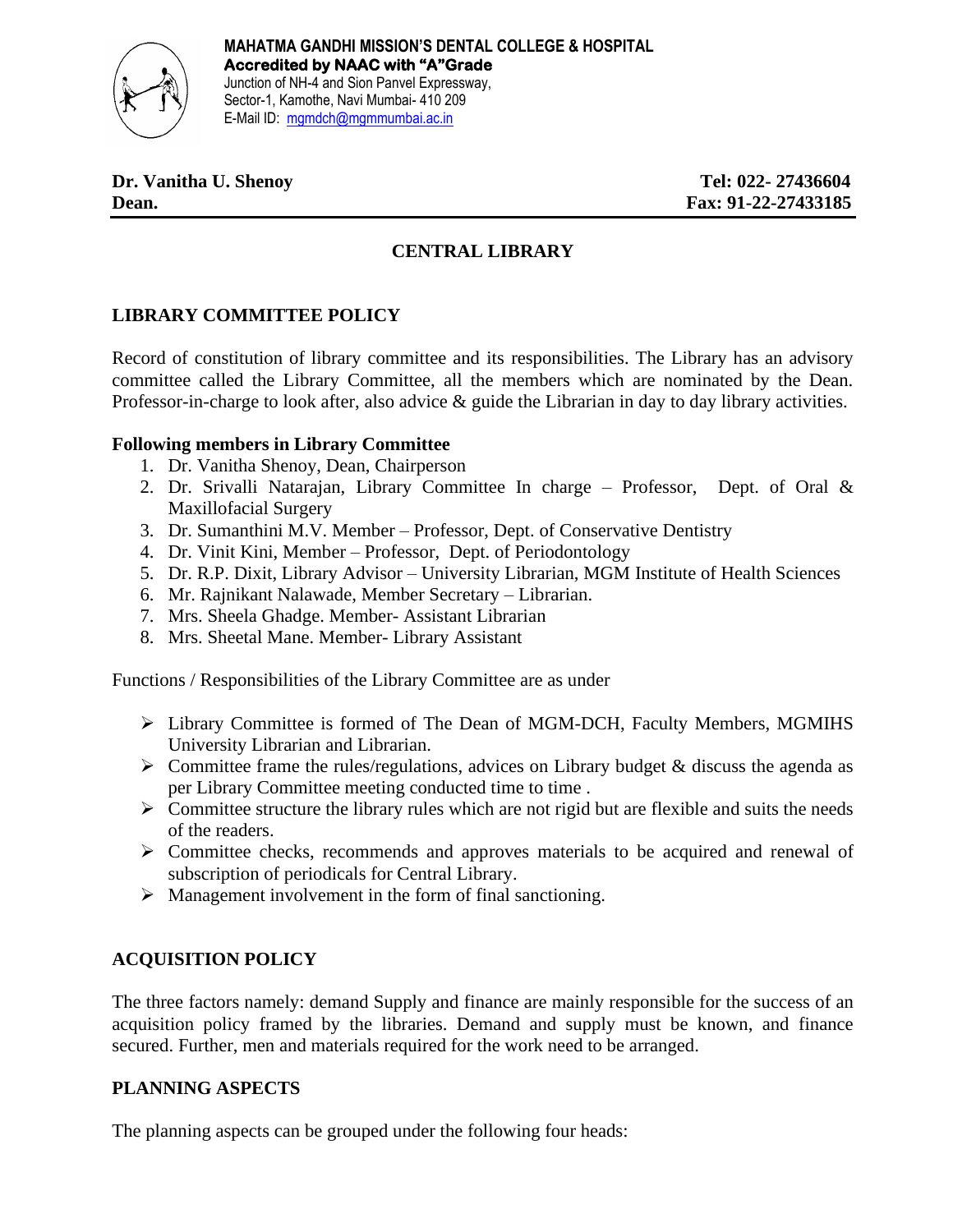### **Ascertaining Demand**

The following sources can be made use of in ascertaining demand:

- Statistics relating to book circulated from, and consulted in the library;
- Suggestion from library Staff working in the Service department;
- Suggestion from readers;
- Indents from Subject experts of departments;
- Syllabi and prospectuses of courses of studies: and
- Profiles of researchers.

### **Finding Resources**

A good source collection may contain the following:

The demands have to be assessed in terms of their volume, value and variety.

- Trade catalogues issued by individual publishers and booksellers;
- Previews and announcements issued by publishers;
- Book reviews appearing in newspapers and journals;
- Book reviewing journals;
- Books selection lists brought out by competent bodies;
- Lists of textbooks prescribed for various courses of studies;
- Published catalogues of book exhibitions;
- Published catalogues of important libraries;
- Subject bibliographies and subject guides to selection;
- National bibliographies ;
- Comprehensive retrospective bibliographies like Book-in-print; and
- Catalogue of second-hand booksellers.

The sources have to be sorted and stored for convenient uses. Updating of the sources and weeding out of old ones should be done on a regular basis.

#### **Allocating Funds**

Proper planning of finance is basic to good acquisition work. The total budget of the library will include a separate provision of books. This amount will have to be apportioned among (a) books; (b) periodicals (print and non- print materials); (c)Binding. Once the allocation is finalized, acquisition work has to be conforming to the financial dictated by it.

### **Arranging Personnel**

The people involved for selection process are the librarian, the acquisition staff, the subject experts and the library authority or selection committee. The document selection is not a one main job. It is outcome of good team work.

#### **Procedure of Document Selection**

- **(a)** Scanning: All the currently received sources should be scanned regularly. Old sources should be scanned only for specific need. The knowledge about the existing collection and about the items already selected or ordered will help in avoiding duplication at this stage.
- **(b)** Scrutiny: The purpose of scrutiny is to rule out the possibilities of unnecessary duplication. This is done by checking the marked items with following :
	- Items selected earlier, by checking the "Book Selection" card tray;
	- Items ordered already, by checking the "Books- on order" card tray;
	- Items already received, by checking the "Books Received" card tray and "Books –in process" card tray; and
	- Item available in the library by checking the catalogue.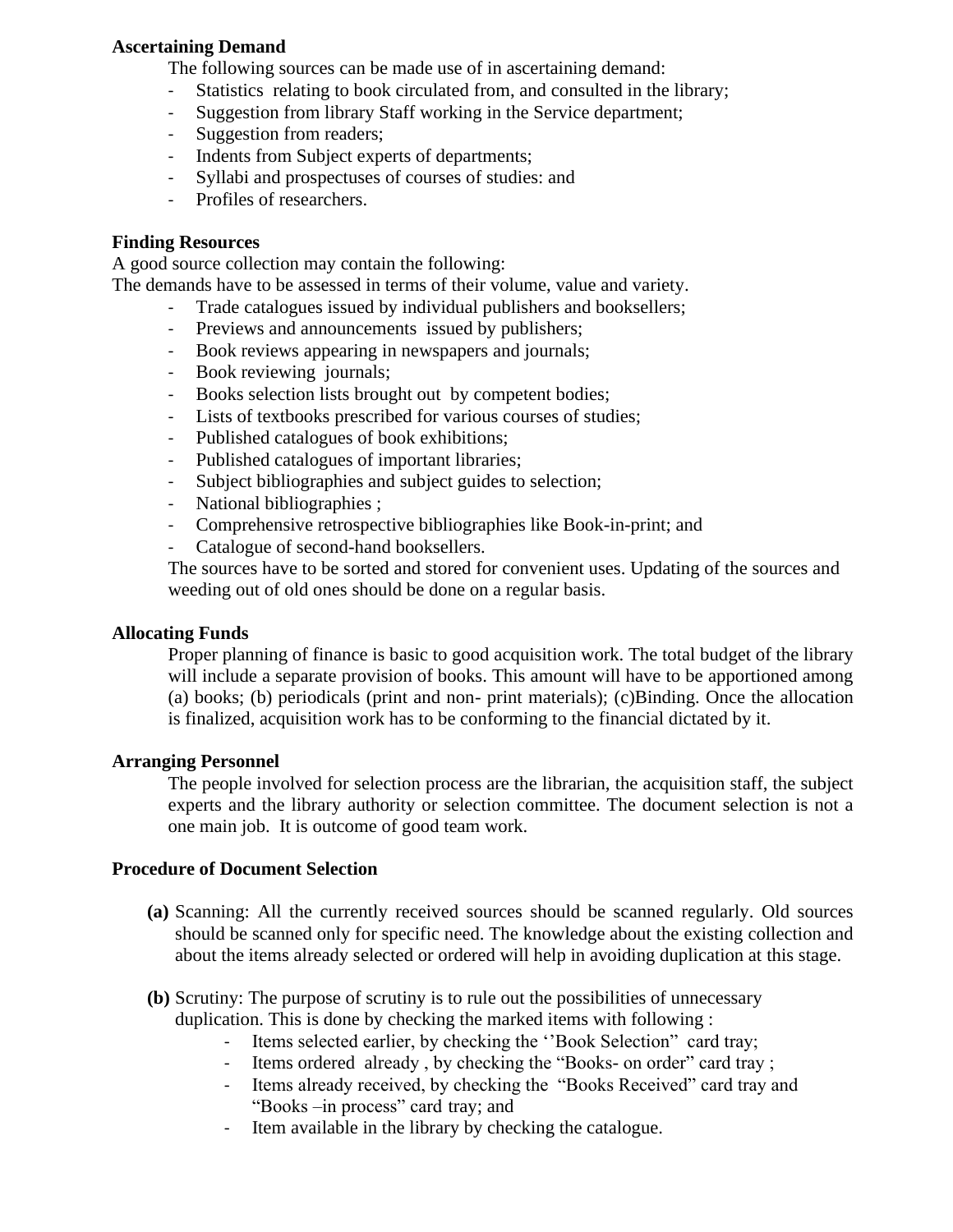- **(c)** Recording: The purpose of recording is to make complete data available on each of the provisionally selected documents. The unit card should contain all the essential data elements of the selected items.
- **(d)** Consulting: It should be done at prescribed intervals of as and when needed for placing an urgent order. For this subject lists are typed out from the cards in the "Books Selected" tray Each list should be forwarded to the concerned subject expert with the request that he should return the list after considering every item and marking his specific recommendation as to whether "approved, "rejected" or "deferred". Rejected card should be removed and disposed off. Cards relating to "Books Approved" should be kept separately. Cards belonging to the "deferred''. These items can be presented again to the experts whenever it becomes necessary.
- **(e)** Indents Passing: As and when indents are received from experts or departments they must be subjected to the process of scrutiny Items found already available in the library or on order should be scored out unless additional copies are recommended Clarification on this point can be sought from the indenter. The following details be should be included in the indent Noting Form:
	- Number of items recommended:
	- Number of items already available or on order;
	- Number of items recommended for additional copies ;
	- Estimated cost of items neither available nor on order;
	- Estimated cost of items to be duplicated'
	- Total estimated cost;
	- Total allotment for the subject/ department;
	- Amount already appropriated ;
	- Balance amount available ; and
	- Remarks, if any.

In the light of the above financial report, the indenter would be making suitable adjustment in the items intended or reconfirm the indent.

**(f)** Sanction Obtaining: For this purpose, separate lists have to be typed out for Subject of categories of documents as per the classification in the Budget Allocation. Necessary Financial report should be prepared to accompany the lists including the total estimated cost, total allotment in each case amount already appropriated, and balance budget available. Sanction is obtained for each list. If any altercation or deletion is made in the same should be entered in the respective cards also.

#### **Procurement of Document**

Once the selection is finalized, the library has to proceed with the procurement of documents. Although the selected document can be procured by several means such as: gift, institutional membership, deposits, exchanges and purchase. Here we will elaborate how to purchase the selected documents.

Choice of the supplier and ordering Methods

The different practices followed by libraries in the choice of the supplier and effecting supplies are:

- i. Inquiry/Tender Method
- ii. Quotation Method
- iii. Standing Vender Method
- iv. Book-on-Approval Method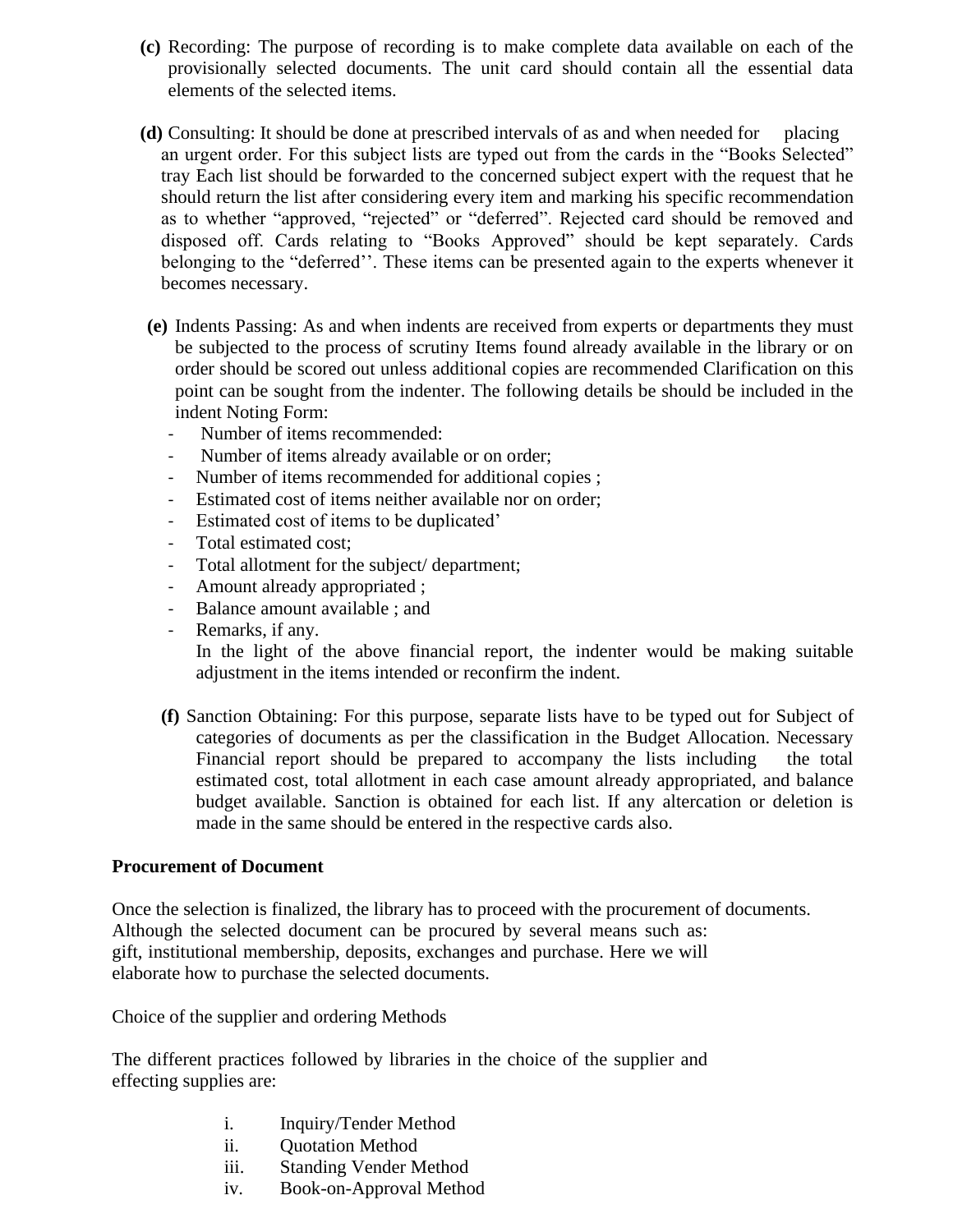- v. Open purchases
- vi. Direct Ordering with Publishers

In the context of acquisition policy of MGM, the points stated above at sl. nos.  $(i)$ ,  $(ii)$ ,  $(iv)$  and  $(vi)$  have been discussed as follows:

### *Inquiry/Tender Method*

In inquiry or tender method, every book list of finally selected items is circulated among a number of booksellers who are invited to quote their lowest prices for each item. The order is placed for each item with the firm offering the lowest price.

# *Quotation Method*

In this method, quotation are invited for various categories of documents along with trade discounts admissible in each case, and the conversion rates in the case of foreign currency prices. This is done usually prior to the beginning of the financial year. The supplier for each category is fixed finally on the basis of the most economic terms offered

### *Book-on-Approval Method*

It is applicable on purchase of few items having latest information in the area of requirement.

### *Direct Ordering with Publishers*

This has definite advantage in the case of foreign publications, provided the publishers have their representative or wholesalers in the country. The publication can be purchased directly from them availing maximum discount. Moreover, if publications are to be purchased direct from the publishers, there is no need to call any quotation etc. as they would offer maximum discount which is applicable to retailers/booksellers.

### **Guidelines**

A balanced acquisition policy should be adopted keeping in view the number of users in a particular subject. A record of visitors with their specialty and demand should be maintained to help in a balanced collection of publication on different specialties.

The library committee should formulate basic guidelines for collection development in the library keeping in view the aims and objective of the concerned intuitions/universities/colleges. Thereafter, the librarian should be authorized to purchase the latest publication according to the guidelines issued by committee. This will facilitate the constant flow of publication in the library as and when they are published or available in the market. The following guidelines are required to be applied for the success of acquisition policy;

a) On ascertaining the demand, a list of document may be prepared in consultation with the subject experts. All details such as; number of copies required/recommended by the respective HODs/Department/Faculty/Student etc. may be recorded on the indent sheets. Proper justification of the concerned authorities/requesters may be noted, if multiple copies are to be procured of particular item.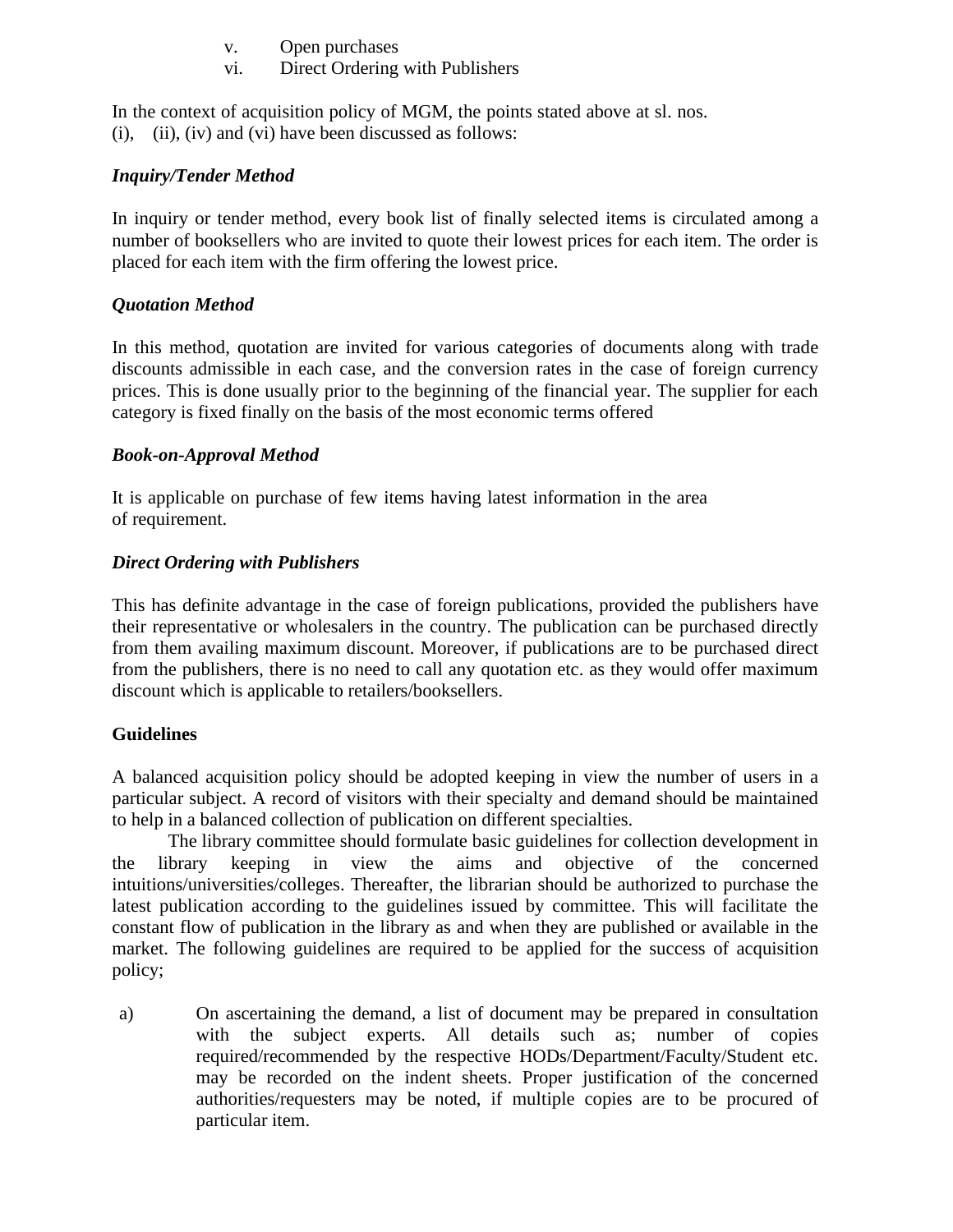- b) To ensure the correctness of title, author, year of publication, volume, edition, publishers and ISBN number etc. various reference tools may be consulted (see: 2.2: finding resources). Proper scanning and scrutiny be undertaken to rule out the possibilities of unnecessary duplication (see item: 3 Procedure of Document Selection).
- c) Total cost involved on acquisition of requested document be pointed out. It may be ascertained that funds required for the acquisition, should not exceed to allocated funds under the Head: Procurement of Publication for the biennium.
- d) A final list documents with availability of funds be prepared and put up before the library committee for their perusal and consideration. The committee is supreme authority for deletion/addition of any item if warranted. If committee desires, the concerned official/subject experts may be called to seek their justification/opinion. Once the list is approved by the library committee. It may be passed on to Librarian.
- e) Usually Library Committee authorizes the Librarian for procurement of new edition/volumes in order to update the library collection. In such cases, the librarian is authorized to procure them following the established rules and procedure.
- f) Library Committee may authorize to librarian for purchasing the copies of those publications which are require to be procured in short notice for inspection purposes/users. In such cases, the calling of quotations may be waived. However it is the responsibility of the librarian to keep informed the committee about such instances.
- g) The quotation may be called applying the inquiry/tender method or quotation method (for details, see:5: *Choice of the supplier and ordering methods*) from the approved vendors for procurement of publication cleared by Library Committee. At least three quotations may be obtained.
- h) A comparative statement of quotation obtained from the vender be prepared. The three factors; availability. Latest publication, and higher discount offered be considered while approving the rates.
- i) The Good Offices Committee (GOC) exchange rates be applied for conversion of foreign currencies into Indian rupee. GOC rates are update each month.
- j) A final list of documents elaborating the net amount needed may be prepared and submitted to competent authority for sanctioning the proposed funds to be incurred on purchase.
- k) Purchase authorization (P.O.) be issued as per direction of the librarian illustrating the all terms and condition. P.O. may be signed by the head of Institution or whosoever is authorized by the Library Committee/Chairman.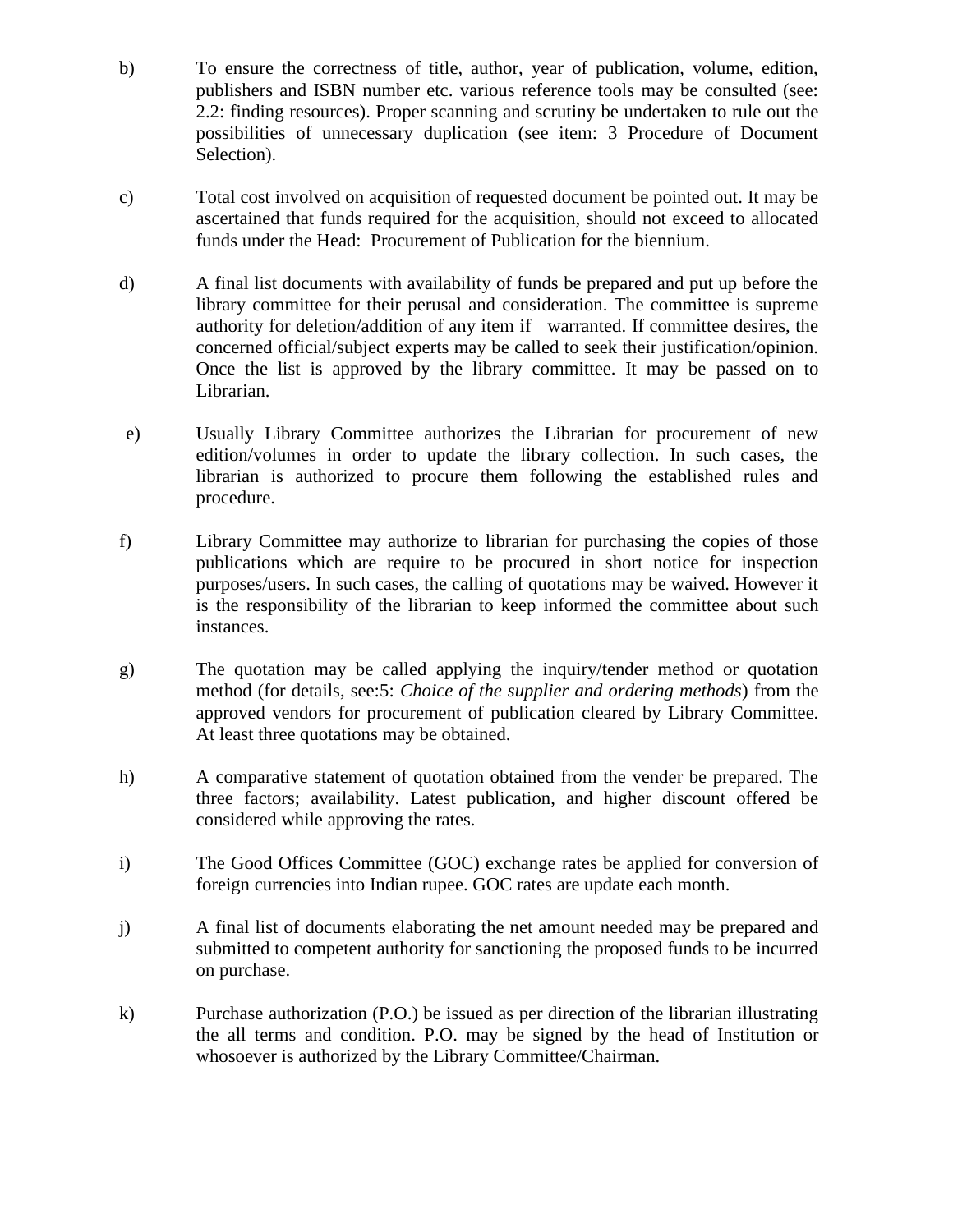- l) The documents supplied by the concerned vendor be checked thoroughly to ensure the receipt of ordered items as per terms and condition stated in the P.O. the document be accessioned giving all the details as prescribed (16 fields). Call number according to Decimal Classification Scheme (DDC) be noted in the accession register against the respective title. Accession number be recorded in each book. *The gross price against each title be recorded in the Accession Register.*
- m) In case, prices are given in foreign currencies, G.O.C. exchange rates be applied. Accession number may be noted against each title in the bill. The bill may be passed for payment on ascertaining the satisfactory supply of purchased items as well as verification of prices and discount etc.
- n) Technical Processing of the Document acquired by the Library
	- ➢ Document be classified according to DDC.
	- ➢ Catalogue cards be prepared using AACR II (Anglo-American Catalogue Rules). Three different cards viz. author, title and subject be prepared for a document and filed
		- under each separately in alphabetical order in Library Catalogue Cabinet.
	- $\geq$  Library stamp be put on each book. The stamp should not be put on print area.<br>  $\geq$  On the title page Book number be recorded.
	- On the title page Book number be recorded.
	- ➢ Library stamp with accession number be recorded on secret page notified by the Librarian.
	- ➢ Book slip, spine label, and book pocket be pasted at the appropriate place as per library rules and procedures.

#### **LIBRARY RULES AND REGULATIONS**

- ❖ All publications be charged at the counter and shown to janitor before taking them out of library. Copies of Periodical issues, reference and multi-volume books, recent arrivals, annual reports, thesis. CDs DVDs and out of print books are not loaned out for home readings. These are exclusively meant for consultation. Remaining publications are issued for a period of one week or as specified. On date slip. The copies of such publications are issued strictly on Borrower's Card only. Librarian may recall books at any time and borrower must return books immediately when called upon to do so. Books will be given on loan for a period of one week on Borrower Card. Books may be borrowed from 8.30 a.m.- 5.00 p.m from Monday-Saturday. (Note: A permission for students to use the MGM Medical College Central Library reading hall from 5.00p.m to 11.00 p.m on all working days has been granted by *Medical Director.*
	- ❖ A borrower is responsible for a book as long as his Borrower Card be remain uncancelled. Books borrower by one reader must be returned to the library to be reissued at the *Information Desk.*
	- ❖ Borrower Cards are not transferable. Loss of a Borrower Card be reported to the *Information Desk* immediately. Duplicate be issued only after verification of loss and on a payment of Rs. 50/- for a lost Card.
	- ❖ Borrower Cards be renewed during the period indicated by library. A notice to this effect be displayed at the *Library Notice Board.*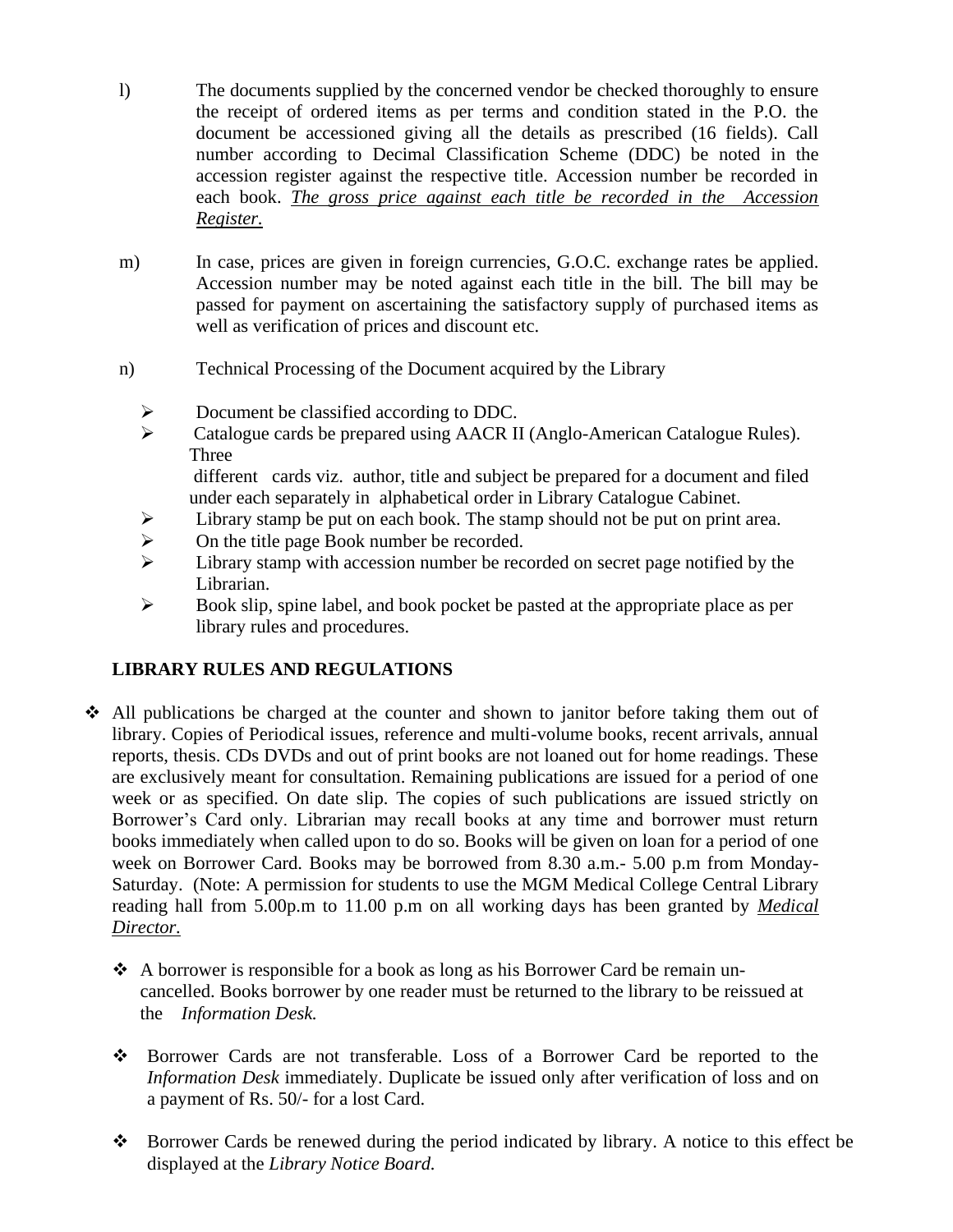- ❖Issue of books is stopped half-an-hour before the closing time.
- ❖ sending remainders to defaulters is not obligatory on the part of library. If books are not returned in due time, the borrower's card is to be marked with "X". After three such marks the library membership is to be cancelled and the concerned user as well as Head of Department be intimated accordingly*. A fine of Rs. 5.00 per day for the first two weeks and Rs. 10.00 Per day thereafter be imposed in respect of each book not returned by due date.*
- ❖ Reference and latest publications added to the library are not issued. However, as a special case, these can be issued with the prior permission of Librarian on Identity card.
- ❖ Bound volumes of periodicals are not issued. Loose issue of periodicals may be issued with prior permission of Librarian for overnight as a special case. However, *if borrowed copy of a periodical issue is lost, the cost of whole volume with fine (Rs. 500.00) be charged from the borrower.*
- ❖ Copies of thesis and dissertation are not issued. These are meant for consultation only

# **A. DAMAGE TO AND LOSS OF LIBRARY BOOKS**

- $\triangleright$  It is Strictly prohibited to mark, detach or damage books or nay other material which belong to library. Any mark or damages to books should be reported by the students before those are issued from *Information Desk.* In the absence of such reports, the book will be presumed to be in good condition when loaned and the borrowed will be held responsible and fined for any damages observed at the time books are returned.
- ➢ The borrower will be liable to pay full cost or replacement cost of the book if damaged, and any other fee that Librarian thinks fit.

# **B.LIBRARY RULES AND REGULATIONS**

- ❖ **SILENCE** should be observed in the Library premises.
- ❖ Library facilities are available only against the valid Identity card.
- ❖ Reader should not enter in the Library Book rack area wearing apron.
- ❖ Seats in the Library may no be reserved by anyone.
- ❖ Readers are not allowed to do joint work in reading halls.
- ❖ Readers are allowed to remove any book they require from shelves for use with in the library.
- ❖ Readers should not replace any book on shelves. They should handover them to a member of library staff.
- ❖ In case any book is not accessible on shelves, the library staff at reference desk should be consulted.
- ❖ Bags, cases, parcels and umbrellas are not permitted to be taken inside the Library. Bags and belonging, must be kept at baggage counter at the entry gate at their own risk. Library staff should not be held responsible for any losses.
- ❖ Smoking, consumption of food, drinks and the use of matches/ lighters are forbidden in all parts of the Library.
- ❖ Usage of mobile phones in library area is strictly prohibited failing which mobile phones will be taken and return only with fine of Rs 200.00
- ❖ Library will not accept any correspondence or telephone calls n behalf of readers.
- ❖ Unauthorized removals of anything belonging to library will be treated as theft and dealt accordingly.